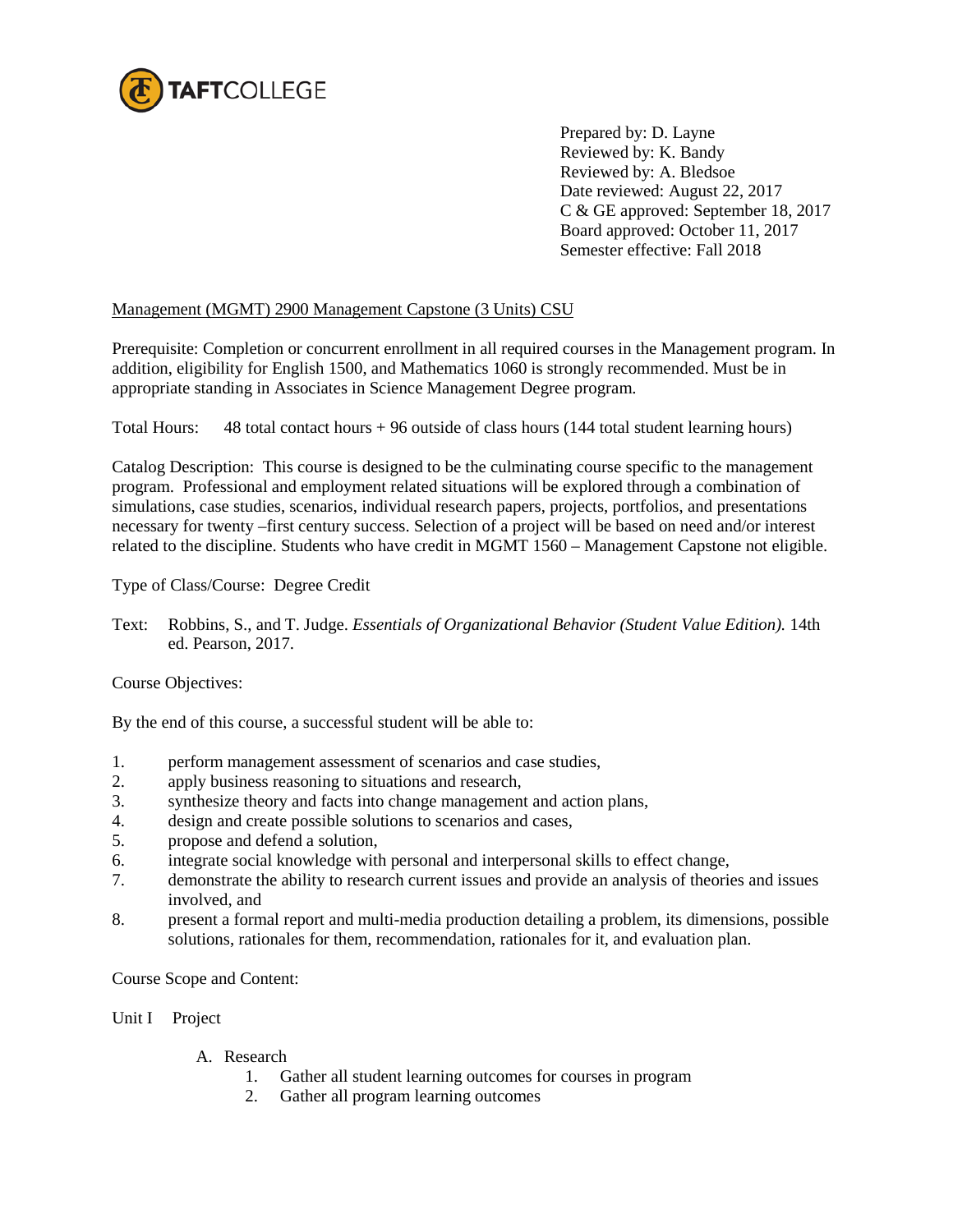

- 3. Investigate and evaluate other capstone projects
- B. Design Project
	- 1. Establish a list of alternatives for the project
	- 2. Create criteria to evaluate alternatives
	- 3. Select the design profile for the project
- C. Development
	- 1. Link all student learning outcomes with evidence
	- 2. Use evidence to demonstrate levels of proficiency for every learning outcome in courses and the program
	- 3. Evaluate effectiveness of courses and program
- D. Presentation
	- 1. Use multi-media to present the capstone project
	- 2. Provide a self-assessment and critical reflection on program effectiveness in preparing students for its student learning outcomes
- E. Formal Report
	- 1. Construct a written narrative that explains the design and development process used in the project.
	- 2. Provide a matrix which shows all student learning outcomes from all the courses included in the program and the program student learning outcomes linked with evidence to substantiate levels of proficiency in doing all of them
	- 3. Self-assessment and critical reflections on the program effectiveness in preparing students to be able to do the student learning outcomes

Learning Activities Required Outside of Class:

The students in this class will spend a minimum of 2 hours per week outside of the regular class time doing the following:

- 1. Crafting an appropriate bibliography to support the project
- 2. Reading the required text and other background materials for class
- 3. Answering questions
- 4. Studying class materials and notes
- 5. Performing literature searches
- 6. Problem solving activities and exercises
- 7. Preparing projects
- 8. Working on group exercises

## Method of Instruction:

- 1. Lecture and discussion
- 2. Group activities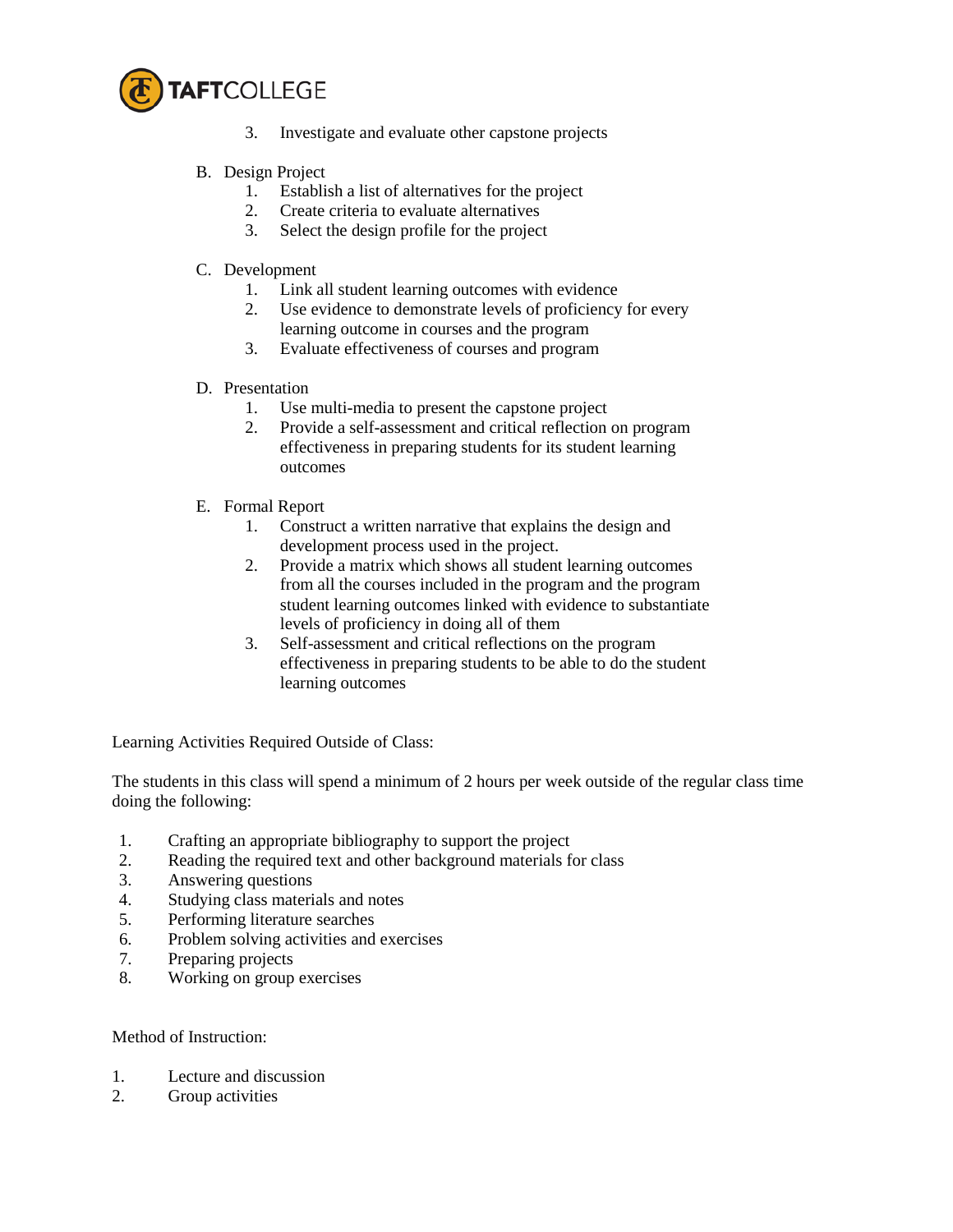

- 3. Role-playing and practice exercises<br>4. Demonstrations
- Demonstrations

Methods of Evaluation:

- 1. Written assignments
- 2. Participation
	- a. Role-playing and group activities
	- b. Oral presentations and demonstrations
	- c. Discussion responses
	- d. Scenario reflections

## 3. Projects

- a. Multimedia presentations
- b. Business scenario responses
- c. Formal written reports<br>d. Portfolios
- Portfolios

Supplemental Data:

| T.O.P. Code:                         | 050630: Management Development Slip |
|--------------------------------------|-------------------------------------|
| <b>SAM Priority Code:</b>            | C: Clearly Occupational             |
| <b>Distance Education:</b>           | Online; Offline                     |
| Funding Agency:                      | Y: Not Applicable                   |
| Program Status:                      | 1: Program Applicable               |
| Noncredit Category:                  | Y: Not Applicable- Credit Course    |
| <b>Course Classification Status:</b> | Y: Credit Course                    |
| <b>Special Class Status:</b>         | N: Course is not special class      |
| <b>Basic Skills Status:</b>          | N/A                                 |